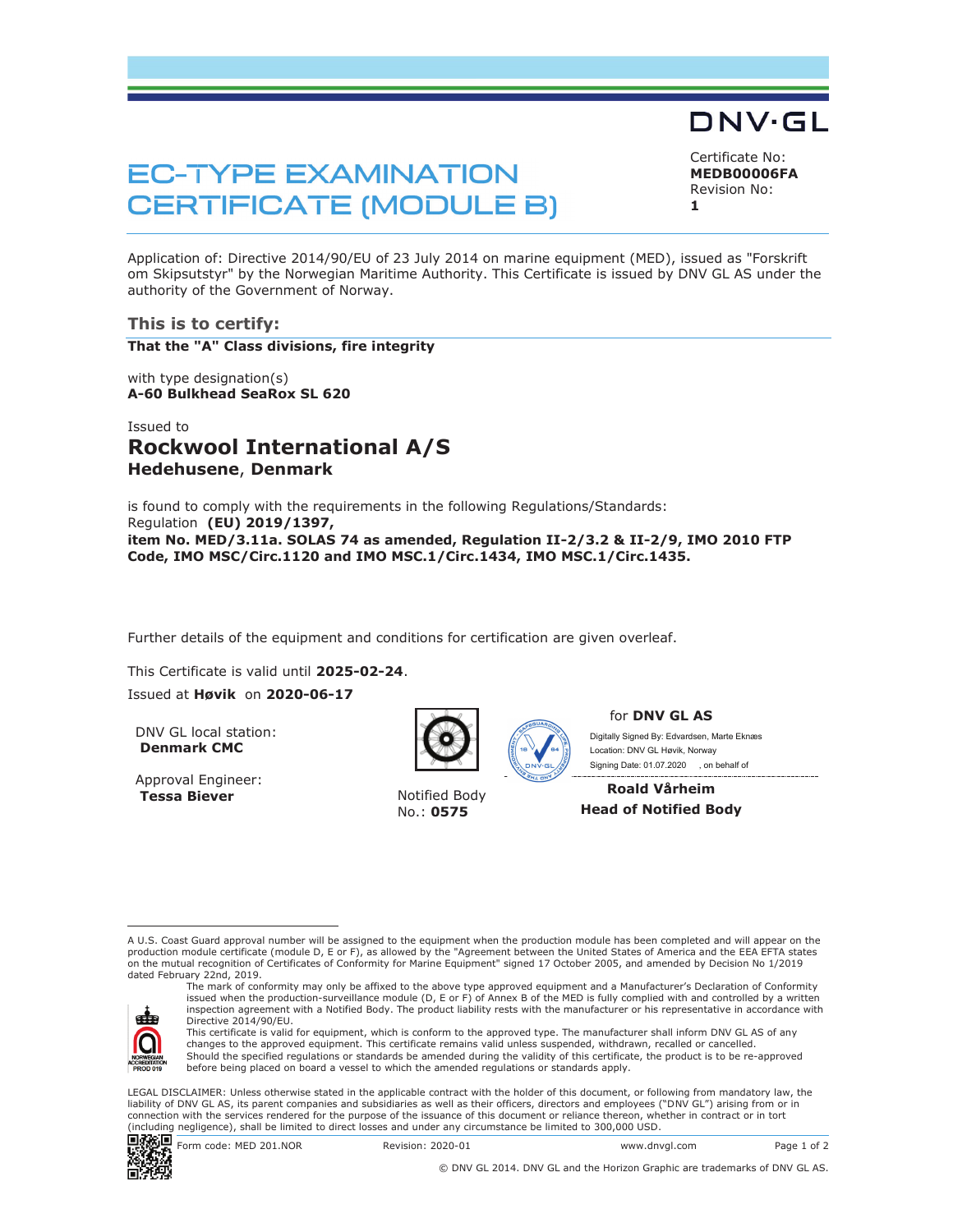Job Id: **344.1-010385-2**  Certificate No: **MEDB00006FA** Revision No: **1** 

#### **Product description**

"A60 Bulkhead SeaRox SL 620"

Composed of structural steel bulkhead insulated with a minimum 60 mm thick layer of mineral wool, type SeaRox SL 620 slab (manufactured by Rockwool with nominal density 100 - 130 kg/m<sup>3</sup>) between the stiffeners and with minimum 25 mm thick of the same insulation around the stiffeners.

Alternatively, minimal 40 mm of SeaRox ST 620 (manufactured by Rockwool with nominal density of 100 kg/m<sup>3</sup>) around the stiffeners. The stiffeners cavity is filled with one layer of 60 mm thick SeaRox SL 620 slab (manufactured by Rockwool with nominal density  $100 \text{ kg/m}^3$ ).

The insulation is fixed to the bulkhead by means of  $\varnothing$ 3 mm pins in combination with minimal 30 mm diameter steel clips (spring washers). Distance between these pins is max. 300 mm.

For further details see documentation listed under Type Examination documentation.

### **Application/Limitation**

Approved for use as a vertical fire retarding division of class A-60.

General application: Fire on either side.

The insulation materials and adhesives used, have to be approved according to the Marine Equipment Directive and bear the Mark of Conformity. This requirement may also be applicable for surface materials used, if required by relevant rules and regulations.

Each product is to be supplied with its manual for installation, use and maintenance.

#### **Type Examination documentation**

Test report no. PGA10946A dated 2016-12-16 from DBI, Hvidovre, Denmark.

Assessment report PHA11188A dated 2019-04-01 from DBI, Hvidovre, Denmark Assessment report PHA10905A dated 2017-02-23 from DBI, Hvidovre, Denmark

#### **Tests carried out**

Tested according to IMO 2010 FTP Code Part 3.

#### **Marking of product**

The product is to be marked with name and address of manufacturer, type designation, fire technical rating and MED Mark of Conformity and USCG number if applicable (see first page).